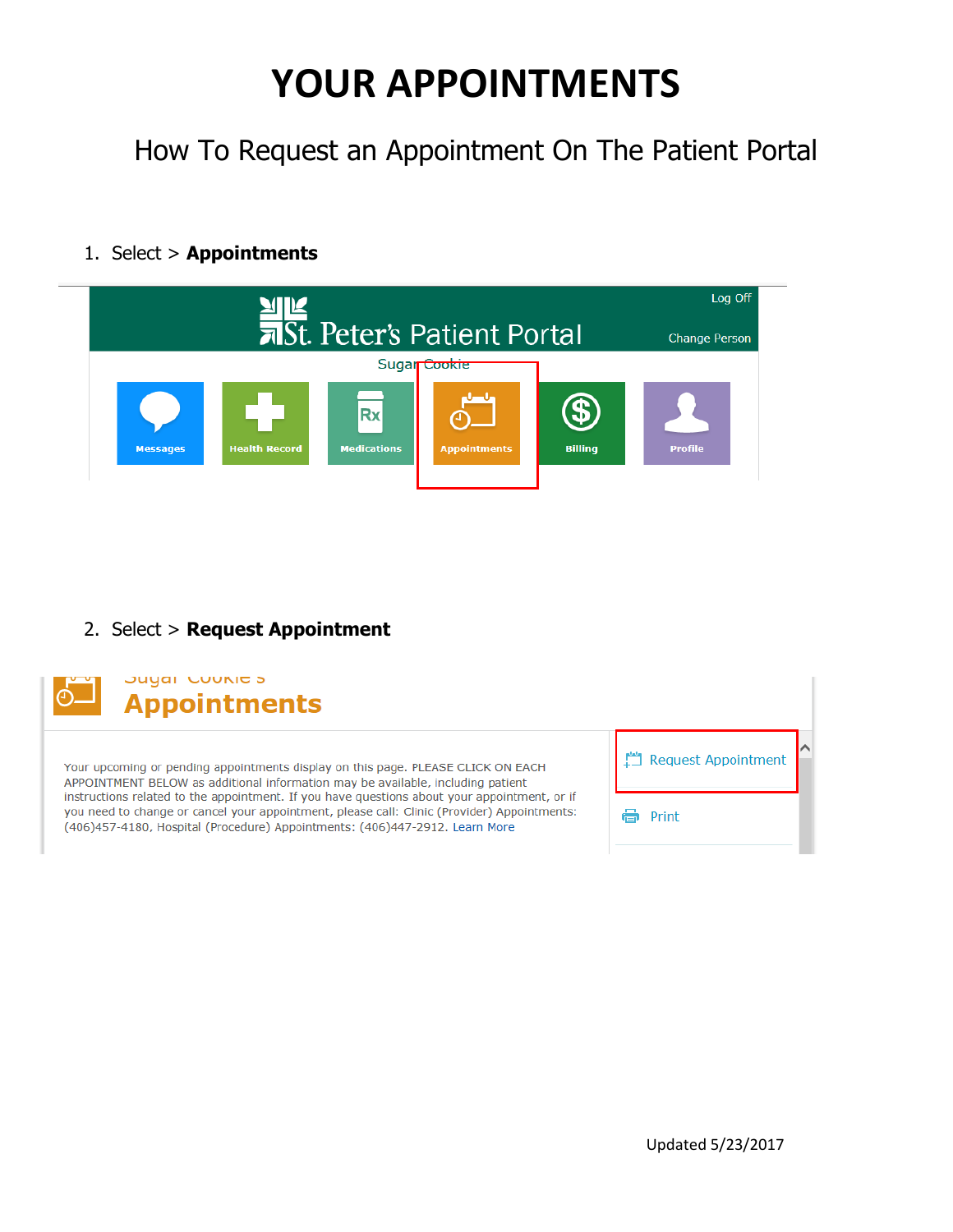3. Choose something from all the boxes. Remember to always Select > **V** or downward arrow to see what you have to choose from, and then select the one you want. When you see the **V** or downward arrow on the portal, there is always a list you can choose from. When you've finished, Select > **Continue** to go to the next page.

| <b>Appointments</b>                                                                                                                                                                                                                                    |
|--------------------------------------------------------------------------------------------------------------------------------------------------------------------------------------------------------------------------------------------------------|
| <b>Clinic Appointment Types:</b>                                                                                                                                                                                                                       |
| For clinic appointments please fill out the questions below. If the appointment is<br>time sensitive, please call directly to (406)457-4180.                                                                                                           |
| Other Appointment Types:                                                                                                                                                                                                                               |
| An order is required for any appointment performed at St. Peter's Hospital. You will<br>be contacted for order confirmation prior to the scheduling of this procedure. If the<br>appointment is time sensitive, please call directly to (406)447-2912. |
| We do not schedule any appointments on Saturday or Sunday.                                                                                                                                                                                             |
|                                                                                                                                                                                                                                                        |
| <b>Step 1: Select Your Appointment</b>                                                                                                                                                                                                                 |
| Where would you like to make your appointment? (required)                                                                                                                                                                                              |
| Click to see choices.                                                                                                                                                                                                                                  |
| What type of appointment would you like? (required)                                                                                                                                                                                                    |
| Click to see choices.                                                                                                                                                                                                                                  |
| What is the reason for your visit? (required)                                                                                                                                                                                                          |
| Tvne this in.                                                                                                                                                                                                                                          |
| <b>Continue</b> )                                                                                                                                                                                                                                      |